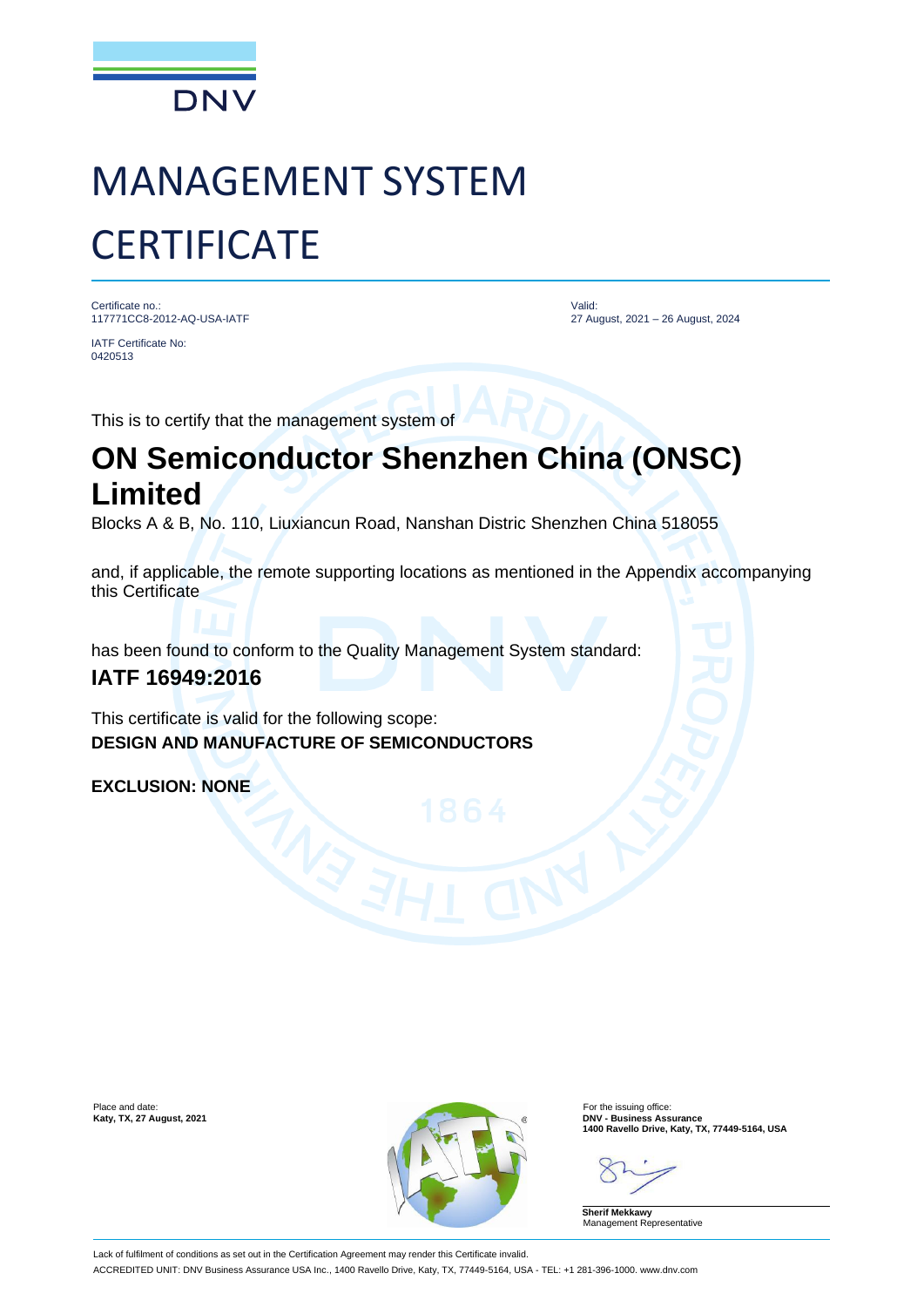

IATF Certificate No: 0420513 Place and date: Katy, TX, 27 August, 2021

## **Appendix to Certificate**

#### **ON Semiconductor Shenzhen China (ONSC) Limited**

Remote Support Locations included in the certification are as follows:

| <b>Site Name</b>                                   | <b>Site Address</b>                                                                                                                                                           | <b>RSL Activities</b>                                                                                                                                                                                                                    | <b>Certification</b><br>Body |
|----------------------------------------------------|-------------------------------------------------------------------------------------------------------------------------------------------------------------------------------|------------------------------------------------------------------------------------------------------------------------------------------------------------------------------------------------------------------------------------------|------------------------------|
| ON Semiconductor Corporate<br>Headquarters         | 5005 East McDowell Road.<br>Phoenix, AZ, 85008, USA                                                                                                                           | <b>Contract Review, Customer</b><br>Service, Information Technologies,<br>Logistics, Management Review,<br>Policy Making, Sales, Quality<br>System Management, Strategic<br>Planning, Supplier Management,<br><b>Warranty Management</b> | <b>DNV</b>                   |
| <b>ON Semiconductor Shenzhen -</b><br>Shennan Road | 9th & 10th Floors, Tower 1, News<br>Building 1002 Shennan Middle<br>Avenue, Tong Xin Ling Community,<br>Hua Qiang Bei Subdistrict, Fu Tian<br>District, Shenzhen China 518027 | <b>Customer Service, Sales</b>                                                                                                                                                                                                           | <b>DNV</b>                   |
| ON Semiconductor Shanghai - Bi<br>Bo Road          | Unit 202, Building 8, 690 Bi Bo<br>Road, Zhangjiang Hi-Tech Park,<br>Pudong Shanghai China 201203                                                                             | <b>Customer Services, Sales</b><br>s. A                                                                                                                                                                                                  | <b>DNV</b>                   |
| ON Semiconductor Kuala Lumpur                      | Lot 1.02, Level One, KPMG Tower<br>No. #8, First Avenue, 47800,<br>Bandar Utama, Petaling Jaya,<br>Kuala Lumpur, Malaysia                                                     | Information Technologies,<br>Purchasing, Supplier Management                                                                                                                                                                             | <b>DNV</b>                   |
| <b>ON Semiconductor - Piestany</b>                 | Vrbovska cesta 2617/102, 92101<br>Piestany, Slovak Republic                                                                                                                   | <b>Customer Service, Information</b><br>Technologies                                                                                                                                                                                     | <b>DNV</b>                   |
| <b>ON Semiconductor Bundang</b>                    | 7th & 9th Floors, Hunus Bldg., 93<br>Baekhyeon-ro, Bundang-<br>gu, Seongnam-si, Gyeonggi-do,<br>Seoul, 13595, Korea                                                           | <b>Customer Service, Sales</b>                                                                                                                                                                                                           | <b>DNV</b>                   |
| <b>ON Semiconductor Singapore</b>                  | 10 Ang Mo Kio Street 65, #03-<br>06/08 Techpoint, 569059,<br>Singapore                                                                                                        | <b>Customer Service, Sales</b>                                                                                                                                                                                                           | <b>DNV</b>                   |
| <b>ON Semiconductor Beijing</b>                    | Room 516, 5/F, Block A, Innovation<br>Plaza, Tsinghua Science Park,<br>Haidan District Beijing China<br>100084                                                                | <b>Sales</b>                                                                                                                                                                                                                             | <b>DNV</b>                   |
| <b>ON Semiconductor Munich</b>                     | Einsteinring 28, 85609, Aschheim<br>Munchen, Germany                                                                                                                          | <b>Sales</b>                                                                                                                                                                                                                             | <b>DNV</b>                   |
| ON Semiconductor Nagoya                            | 8F Nagoya daiichi Bldg, 1-19-24<br>Nishiki, Naka-ku, Nagoya-City,<br>Aichi, 460-0003 Japan                                                                                    | Sales                                                                                                                                                                                                                                    | <b>DNV</b>                   |
| <b>ON Semiconductor Osaka</b>                      | 5F Dojima Avanza, 1 Chrome-6-20<br>Dojima, Kita-ku, Osaka City, 530-<br>0003 Japan                                                                                            | Sales                                                                                                                                                                                                                                    | <b>DNV</b>                   |
| <b>ON Semiconductor Tokyo</b>                      | ThinkPark Tower 6F, 2-1-1 Osaki,<br>Shinagawa-ku, Tokyo, 141-6006<br>Japan                                                                                                    | <b>Customer Service, Sales</b>                                                                                                                                                                                                           | <b>DNV</b>                   |

ACCREDITED UNIT: DNV Business Assurance USA Inc., 1400 Ravello Drive, Katy, TX, 77449-5164, USA - TEL: +1 281-396-1000. www.dnv.com